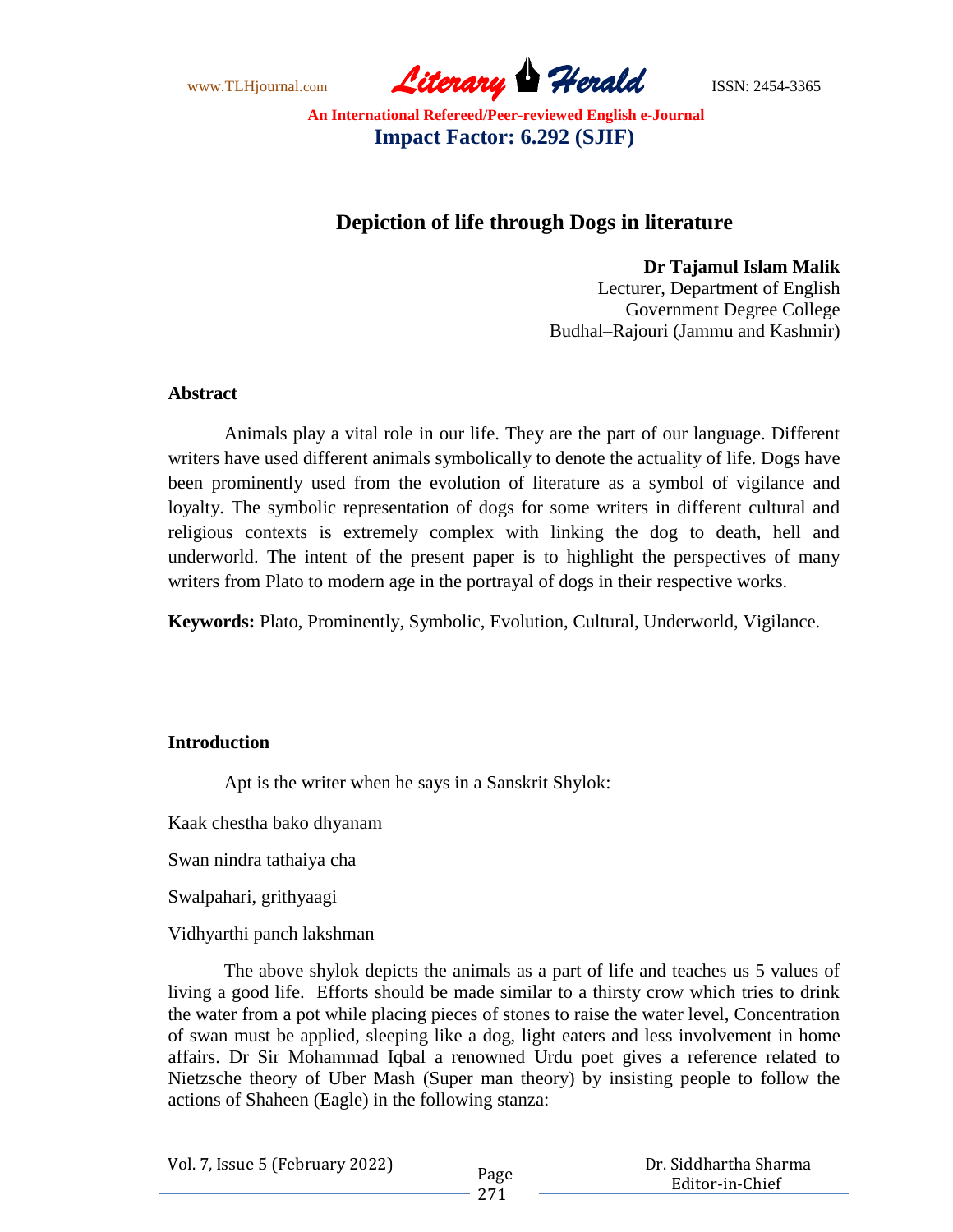www.TLHjournal.com *Literary Herald*ISSN: 2454-3365

Nahin tera Nasheman Qasr Sultan Ke Gumband par.

Too Shaheen Hai Basera Kar Pahadu Ke Chataanu Par.

Your Abode is not on the dome of a royal palace; you are an eagle and should live on the rocks of the mountains. If you want to become something different from others you need to follow the actions of Eagle which flies alone in the sky unlike other birds.

## **Role of Dogs in Literature: A Historical Survey.**

Plato in his famous work *The Republic*, Chapter 5 took the first reference of Dog. His perspective is feministic in nature as he talks about a woman and says that a female dog equally participates in the work when the male dog goes for hunting. The female dog takes care of its puppies. Homer in *Odyssey* has given the reference of a pet and loyal dog of Ulysses named as Argos. As Ulysses was participating in the war of Troy, he fought for ten years there. When he was returning back to his native place Kingdom of Ithaca he lost his way and lost in an unknown ocean for next ten years. After twenty years of his adventure he returned back and found his wife Penelope in stress and disguise as lot of men forced her to marry in the absence of Ulysses. Ulysses goes there in disguise and found his pet dog Argos in a very dillapated condition. Argos is basically very old suffering from Lyses and infection and nobody is actually taking care of it and is neglected by all. Argos becomes the only person in the kingdom of Ithaca to find and identify the Ulysses. Homer delineates the human and animal relationship by pointing out that Argos was on the death bed and when it finds Ulysses in disguise and depression it starts to wag its tail as a close intimation with its master. Ulysses left and goes pass by with a tear and Argos ultimately dies as a loyal pet.

William Shakespeare was fond of using the imagery of dog in his writings and there has been a proper study that Shakespeare hated the dogs. William Shakespeare used the word Dog or dogs over two hundred times in his works. He was the first to use compound noun "Watchdog" in his play *The Tempest* and also coined the term "Dogs will have his day" which means everyone will be successful or lucky at some time in their life. It is an expression of encouragement for the failures that are not having any success in their life.

Shakespeare in *Midsummer Night's Dream* says, "Bull dogs are adorably with faces like toads that have been sat of". In *Julius Ceaser* when Cassius blames Brutus of having offended him condemning Lucia Pella for taking bribes from the Sardians, in spite of Cassius letters in his defence. Brutus replies that Cassius should not have written defending such a cause and blames him with having an Itching palm. Brutus reminds Cassius that they have killed Ceaser for the sake of justice and says, "He would rather be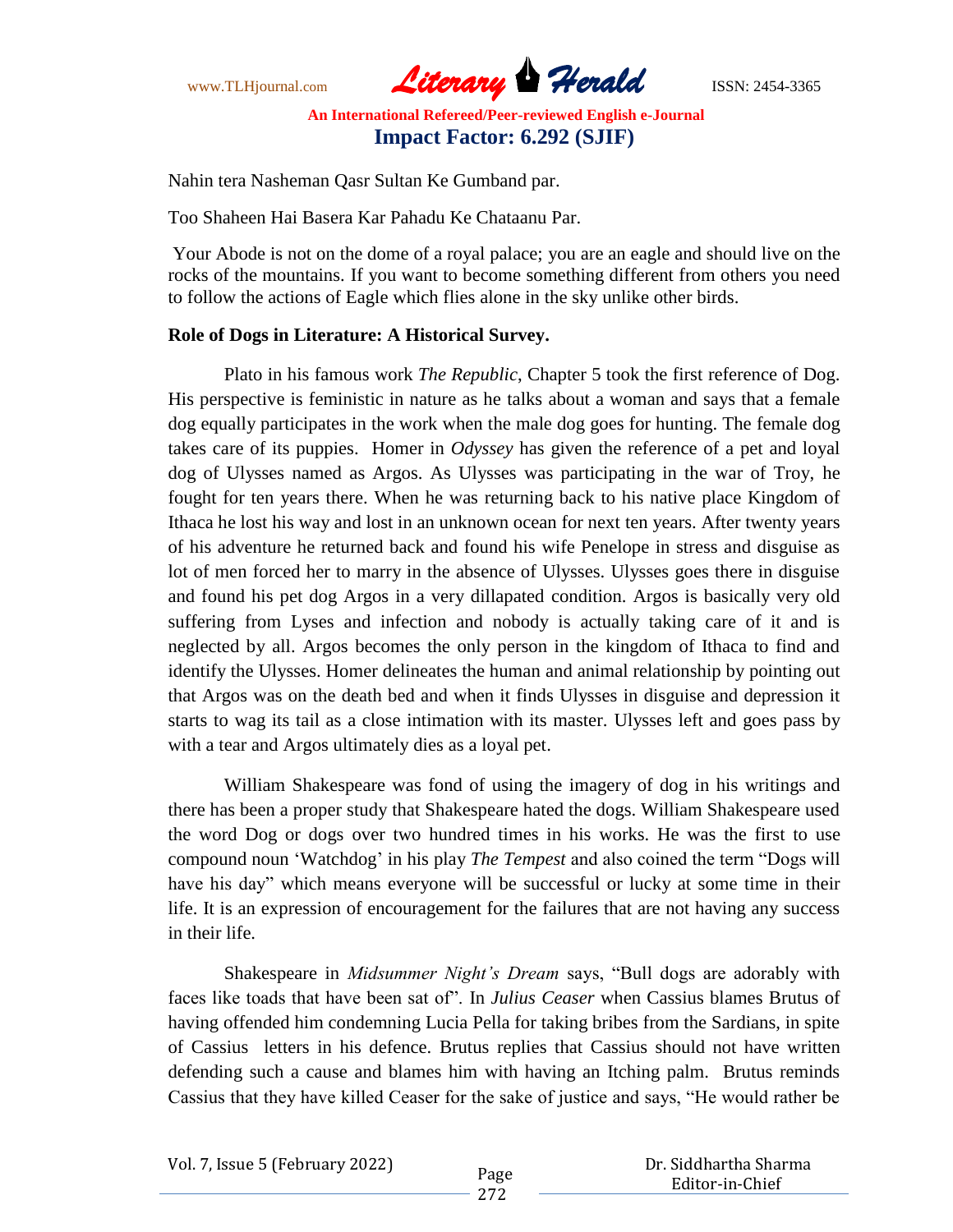www.TLHjournal.com *Literary Herald*ISSN: 2454-3365

a dog and bay the moon" than be a Roman who would sell his honour for money and fame. In *King Lear* when king losses his kingdom he then realises that king is just a title. He realises that power is everything and says that everyone will be king if they are powerful. Even a dog will be respected and obeyed by people if they fear its strength. He says, "Thou hast seen the farmers dog bark at a beggar" it means that distribution of power in a society is random, unfair and meaningless. In *The Merchant of Venice* the conversation between Antonio and Shylock where Shylock keeps on saying that Antonio hates me and calls me publicly a dog.

Alexander Pope has delineated the attachment or inclination of  $18<sup>th</sup>$  century fashionable woman towards the pet dogs. This inclination towards the dog has been depicted through the Belinda"s pet dog named as Shock in his famous poem, *The Rape of lock*, "No longer shrikes pitying heaven are cast when their husbands or when lapdogs breathe their last". Alexander Pope has also written a great work related to dog, *Epigram engraved on the Collar for Dog*. He says, "I am of his highness, dog at knew, pray tell me sir, whose dogs are you". The work is actually written on the collar of a dog that Pope gave to the Prince of Wales in 1738. The writer tries to convey the message that we all belong to somebody, we are loved, cared, owned, and governed by someone who is supreme power at global level, which means that we are somebody's dog.

Virginia Woolf is the only writer who has written a biography from the perspective of a dog. She has taken the concept from Elizabeth Barrette Browning, a 19<sup>th</sup> century Victorian writer. She wrote a famous work *To Flush my Dog*, is a collection of poetry named after her pet dog named as Flush. Virginia Woolf got inspired and wrote a novel, *Flush: A Biography*. She has involved a mindset that Flush is actually a dog of Elizabeth Barrette Browning who didn"t like Robert Browning. The story has been set in early year when Elizabeth Barrette Browning came in contact of Robert Browning. Robert Browning fell in love with Elizabeth Barrette Browning. Flush the pet dog could understand their love at first sight and felt jealous and started to hate Robert Browning, in fact Flush thought he is male and Elizabeth Barrette Browning is female and Robert Browning is third person who interferes in their love. Once a while Flush tried to bite Robert Browning then flush gets lost and abducted and Robert Browning in return goes to save him by giving some money. This resulted in turning of Flush into affection, love with Robert Browning and indicates that a dog can be made pet by a smile.

W.H Auden and Christopher Isherwood in collaboration with another have written a great work where is Frances subtitled as *The Dog Beneath the Skin* is also inspired by a real story of Alan Norman who is in search of Sir Frances Crew the missing heir of honey pot Hall in Crew. His pursuit has taken him on a satiric journey through

|  |  | Vol. 7, Issue 5 (February 2022) |
|--|--|---------------------------------|
|--|--|---------------------------------|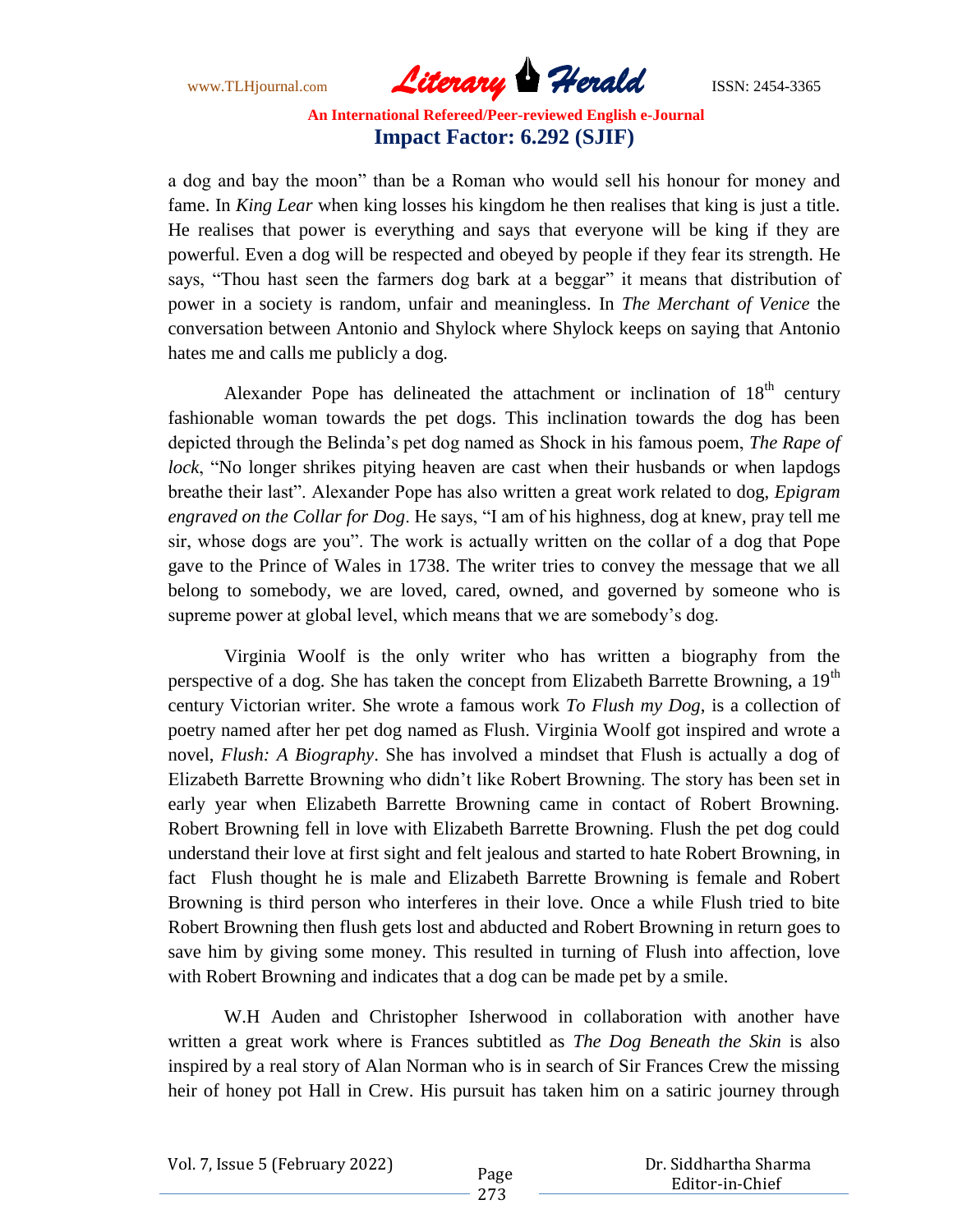www.TLHjournal.com *Literary Herald*ISSN: 2454-3365

Europe and England accompanied by a faithful and loyal large dog, who proves to be sir Frances in disguise.

Oliver Goldsmith has written a famous work, *An Elegy on the Death of a Mad Dog*. It is a story of a gentleman who was roaming and wandering in a city and was bitten by a mad dog. The mad dog dies instead of a gentleman. Oliver Goldsmith has ironically depicted that humans are more lethal than non humans in modern day society. The same incident was taken under consideration by another famous writer Sir Walter Raleigh who said, "To a Lady with ill manner dog, who has bitten many nobleman gentlemen. Franz Kafka in his famous work *The Trial* when Mr. Tace has been punished and has been murdered brutally. in last line he says, "Like a Dog"

### **Conclusion:**

To sum up the whole discussion it is well known fact that the depiction of life through dogs in literature has evolved from the beginning of literature. Dogs are known for being a man"s best companion and loyal. There are so many other writers who have not been discussed above and have used the Dog from time to time. Robinson Crusoe and Rudyard Kipling have written a work on Dog. William Faulkner in his famous work *The Sound and Fury* has used the character of Dog named as Blue. Charles Dickens in his famous work *Oliver Twist* has given a name to his dog as Bulls Eye. Crab in *Two Gentleman of Verona*, Diogenes in *Dombey and Sons*, Gyp in *Adam Bede*, Jip in *David Copperfield*, Nana in *Peter Pan* and Pilot Dog in *Jane Eyre* have been used by different writers from time to time in their different respective works.

### **References:**

Long, William.J. *English Literature: Its History and its Significance for the Life of English Speaking World.* All Indian Publishers, 2004.

Alwan, Wes. *The Dog: Civilizations Best Friend (And a True Philosopher).* The New York Times, March 17, 2010.

Homer. *The Odessey*. Fingerprint! Publishing; Latest Edition, 2015.

Shakespeare, William. *The Tempest.* Maple Press; First Edition, 2010

Shakesphare, W. *A Mid Summer Nights Dream.* Wonder House Books; First Edition, 2019.

Pope A. *The Rape of the Lock.* Kudzu House. 2006

| Vol. 7, Issue 5 (February 2022) |  |  |
|---------------------------------|--|--|
|---------------------------------|--|--|

Page

274